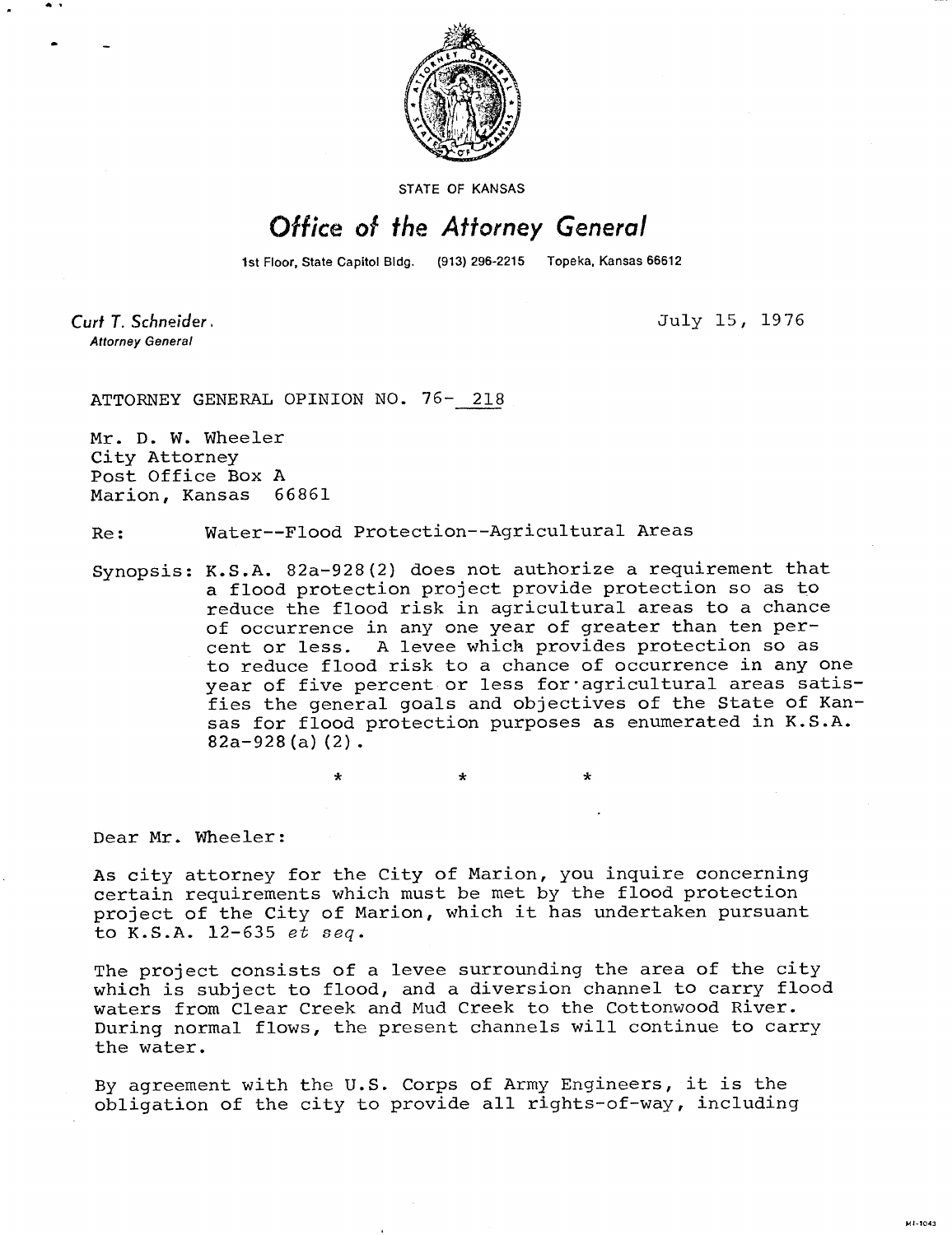Mr. D. W. Wheeler Page Two July 15, 1976

a 50-year flowage easement upon lands outside the levee which will be subject to increased flooding as a result of the project. The chief engineer of the Division of Water Resources has approved the engineer's report of the proposed Marion Flood Control Project "with the understanding and on the condition that adequate rights-of-way are acquired on all of the private properties which would be inundated by the occurrance [ $sic$ ] of the 100-year flood, with the project completed." [Letter, dated August 5, 1975, from Guy Gibson, Chief Engineer, to Jack Regnier, Mayor of the City of Marion, Kansas] This approval, with the condition stated above, was given pursuant to K.S.A. 12-638.

You advise that prior to receiving this stipulation, the city had been informed by the Corps, and the private engineering firm which had been retained by the city, that easements for a 50-year flood would be sufficient. Proceeding on that basis, engineering projections, plans and plats of each ownership tract were prepared by the city's engineers, providing the city data as to the extent of a 50-year flood and its depth, both with and without the project. The city retained a professional real estate appraiser to assess damages based upon this engineering work, and the city has made settlements with nearly all of the affected landowners. A revision of the flowage area to the 100-year flood profile would require additional engineering studies and damage' assessments, with further negotiations with both new landowners and those already affected, at additional cost to the city.

The 100-year flowage easement requirement imposed by the Division, you understand, derives from its interpretation of K.S.A. 82a-928, a provision of a 1965 enactment which sets forth the long-range goals and objective of the State of Kansas for flood control and conservation, development and utilization and disposal of the waters of the state. K.S.A. 82a-928 states in pertinent part thus:

> "The general goals and objectives of the state of Kansas that are deemed desirable for the achievement of the purposes set forth in section 1, and that shall serve as guides for all agencies of the state relative to their responsibilities with respect to the water resources of the state whenever physical and economic conditions permit, are hereby declared to be:

 $\star$ 

 $\star$ 

(2) the design of proposed levees and dikes so as to reduce flood risks in agricultural areas

 $\star$